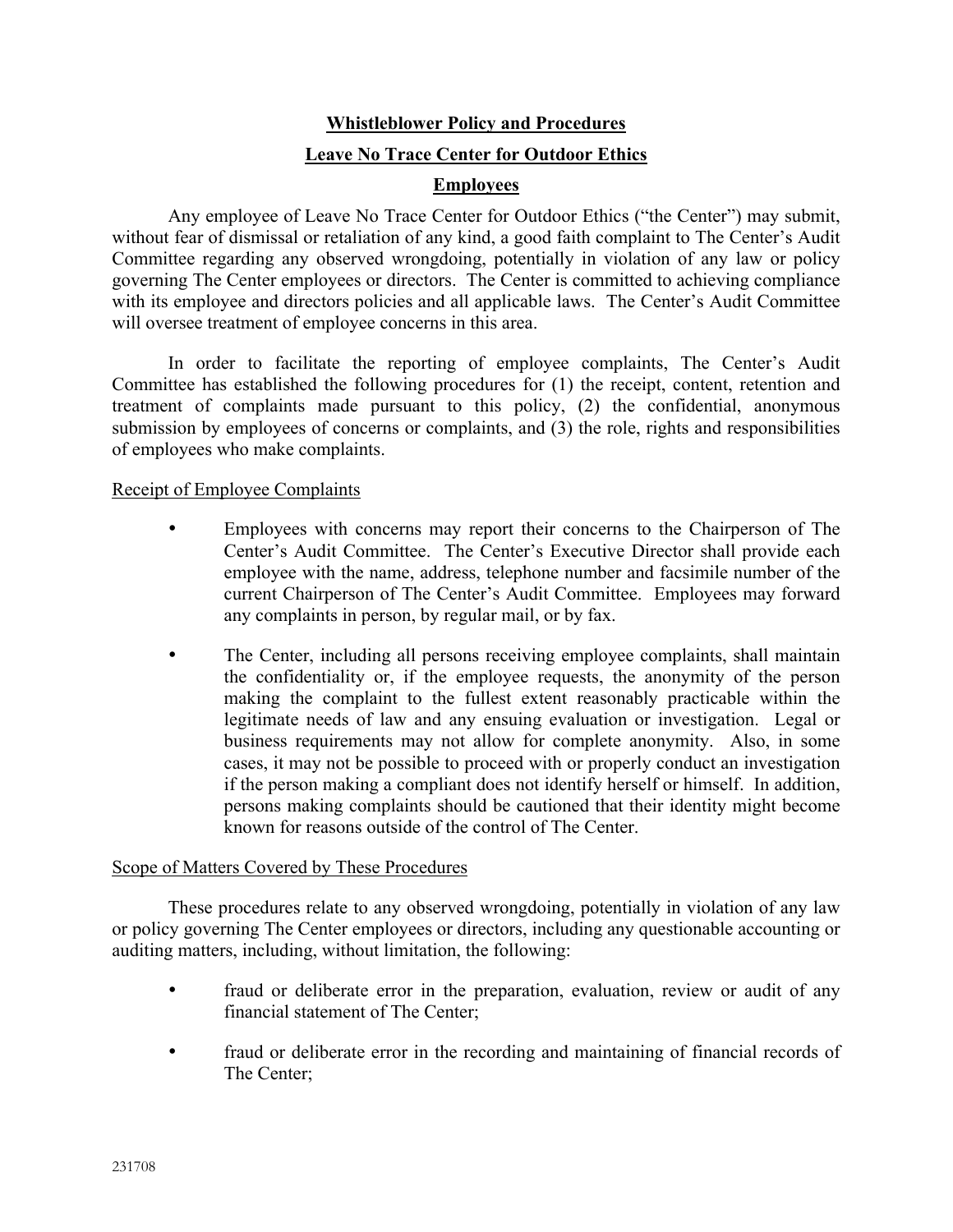- deficiencies in or noncompliance with The Center's internal accounting controls;
- misrepresentation or false statements regarding a matter contained in the financial records, financial reports or audit reports of The Center; or
- deviation from full and fair reporting of The Center's financial condition.

#### Content of Complaints

To assist The Center in the response to or investigation of a complaint, the complaint should be factual rather than speculative, and contain as much specific information as possible to allow for proper assessment of the nature, extent and urgency of the matter that is the subject of the complaint. Without limiting the foregoing, the complaint should, to the extent possible, contain the following information:

- the alleged event, matter or issue that is the subject of the complaint;
- the name of each person involved;
- if the complaint involves a specific event or events, the approximate date and location of each event; and
- any additional information, documentation or other evidence available to support the complaint.

It is less likely that The Center will be able to initiate an investigation based on a complaint that contains unspecified wrongdoing or broad allegations without verifiable evidentiary support.

## Treatment of Complaints

- Upon receipt of a complaint, the Chairperson of The Center's Audit Committee will (i) determine the nature of the conduct alleged in the complaint and (ii) when possible, acknowledge receipt of the complaint to the sender.
- Complaints will be reviewed under Audit Committee direction and oversight by such persons as the Audit Committee determines to be appropriate. Confidentiality will be maintained to the fullest extent possible, consistent with the need to conduct an adequate review.
- Prompt and appropriate corrective action will be taken when and as warranted in the judgment of the Audit Committee.

## Reporting and Retention of Complaints and Investigations

• The Chairperson of the Audit Committee will maintain a log of all complaints, tracking their receipt, investigation and resolution and shall prepare a periodic summary report thereof for the Audit Committee. Copies of complaints and such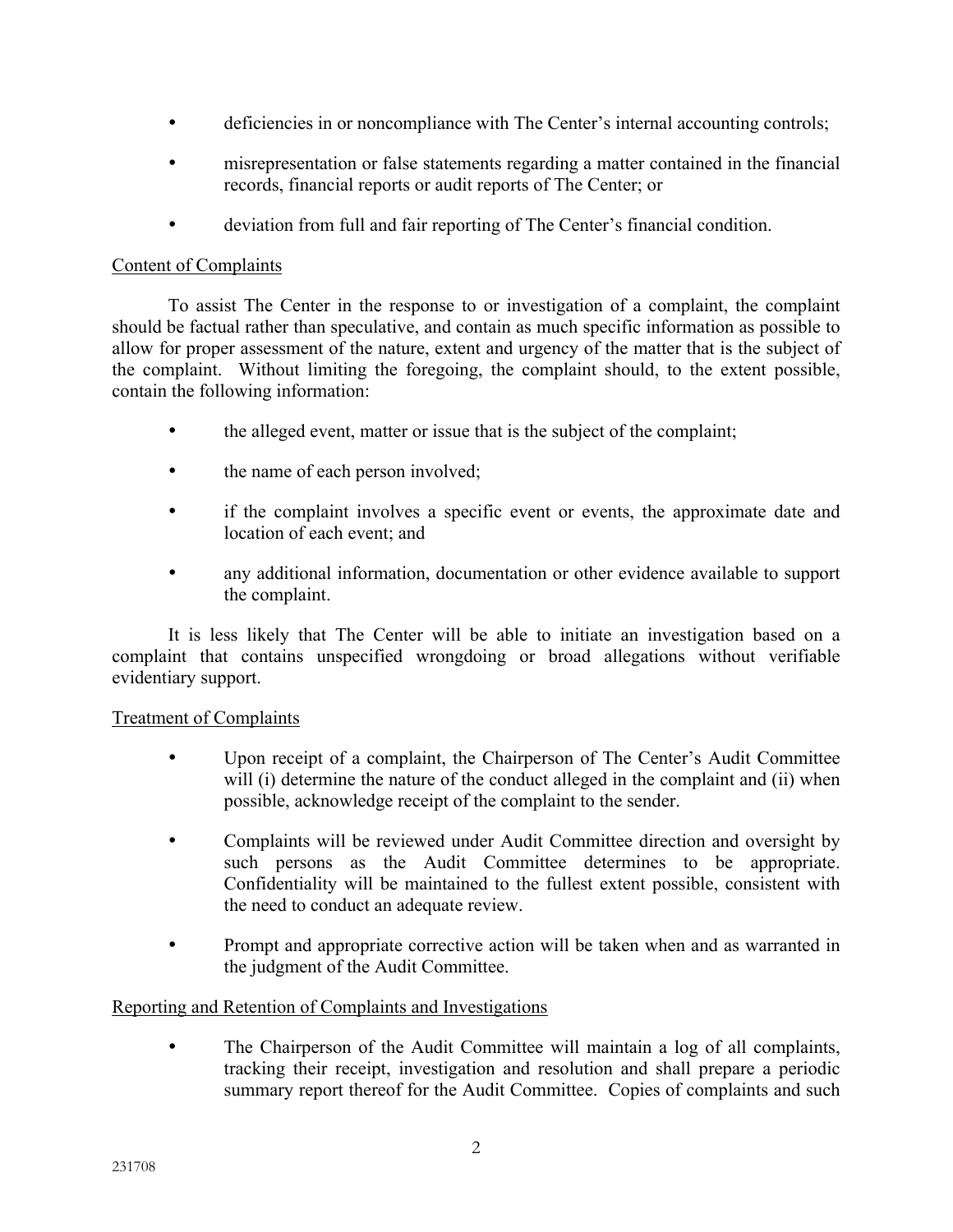log will be maintained in accordance with The Center's document retention policy.

#### Roles, Rights and Responsibilities of Employee Complainants and Investigation Participants

#### Employee Complainants

The Center employees who submit complaints ("Employee Complainants") have a responsibility to provide initial information that is grounded in a reasonable belief regarding the validity of a complaint. The motivation of an Employee Complainant is irrelevant to the consideration of the validity of the complaint. However, the intentional filing of a false complaint, whether orally or in writing, may itself be an improper activity and one that may result in disciplinary action.

An Employee Complainant has a responsibility to be candid and set forth all known information regarding a complaint. An employee making a complaint acknowledges that an investigation may not proceed if the employee does not agree to be interviewed or provide further information regarding the complaint.

Employee Complainants are not to act on their own in conducting any investigative activities, nor do they have a right to participate in any investigative activities other than as requested by the Audit Committee. An Employee Complainant shall refrain from obtaining evidence relating to a complaint for which he or she does not have a right of access. Such improper access may itself be an illegal or improper activity and one that may result in disciplinary action.

The Center will use reasonable efforts to provide each Employee Complainant with a response to his or her complaint and a summary of the outcome of any investigation based upon the complaint unless The Center, based on the advice of counsel, or the Audit Committee determines that there are overriding legal or The Center/public interest reasons not to do so.

Employee Complainants are entitled to protection from retaliation for having made a complaint or disclosed information relating to a complaint in good faith. The Center shall not discharge, demote, suspend, threaten, harass or in any manner discriminate against an Employee Complainant in the terms and conditions of employment based upon any lawful actions of such Employee Complainant with respect to good faith reporting of complaints or otherwise as specified in applicable law including Section 806 of the Sarbanes-Oxley Act of 2002. An Employee Complainant's right to protection from retaliation does not extend immunity for any complicity in the matters that are the subject of the complaint or an ensuing investigation.

These procedures are in no way intended to limit employee reporting of alleged violations.

#### Investigation Participants

The Center employees who are interviewed, asked to provide information or otherwise participate in an investigation of a complaint, including employees who are the subject of the